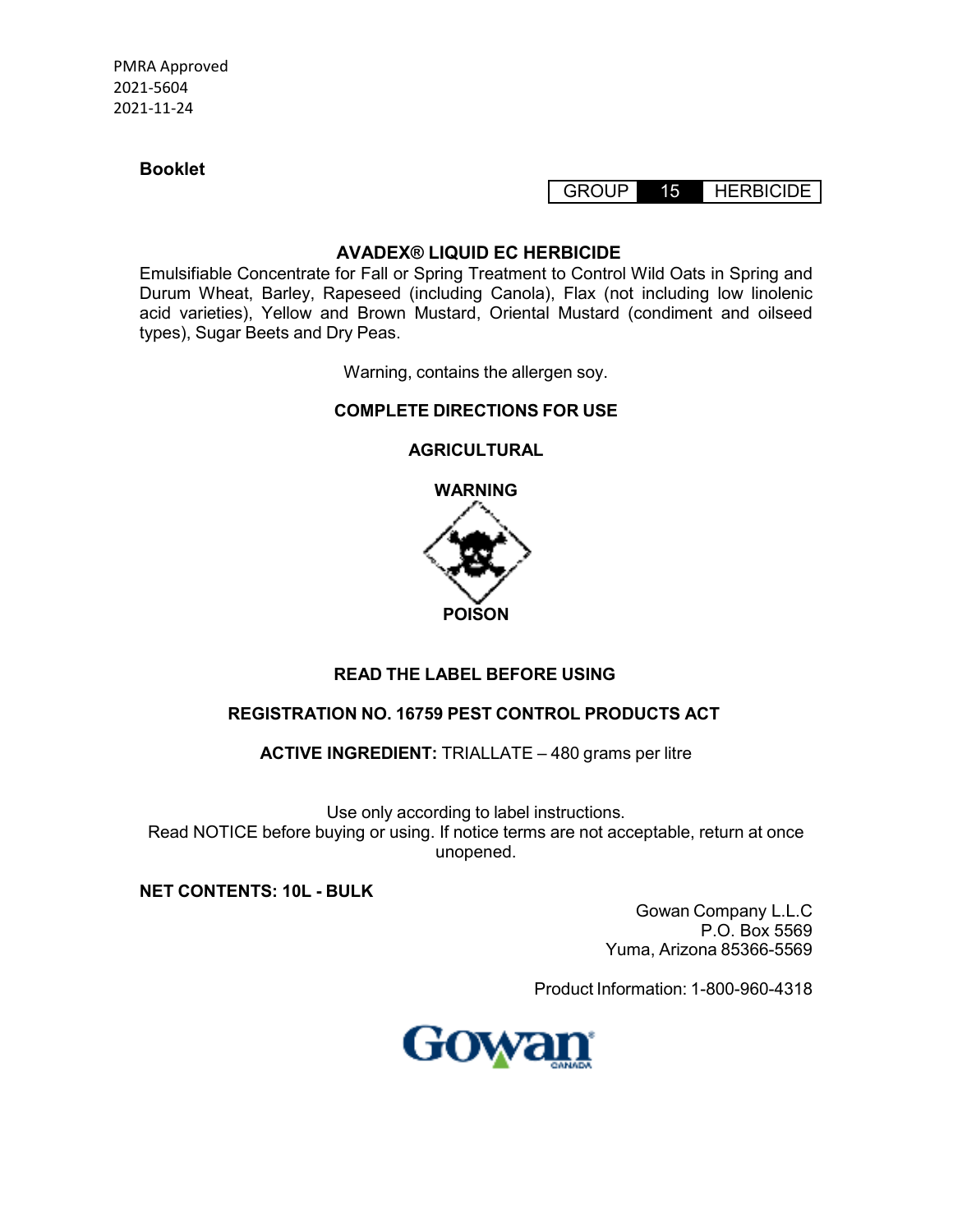#### **PRECAUTIONS**

#### **KEEP OUT OF REACH OF CHILDREN COMBUSTIBLE MAY CAUSE SKIN AND EYE IRRITATION. MAY BE HARMFUL IF SWALLOWED**.

Do not use, pour, spill or store near heat or flame.

Do not take internally.

Do not get in eyes or on skin or on clothing.

Wear a long-sleeved shirt and long pants, chemical-resistant gloves, socks and chemical-resistant footwear during mixing, loading, application, clean-up and repair. In addition, during clean-up and repair, wear either a respirator with a NIOSH/MSHA/BHSE approved organic-vapour-removing cartridge with a prefilter approved for pesticides OR a NIOSH/MSHA/BHSE-approved canister approved for pesticides.

#### **Restricted-Entry Interval**

Do not enter or allow worker entry into treated areas during the restricted-entry interval of 12 hours.

If this pest control product is to be used on a commodity that may be exported to the U.S. and you require information on acceptable residue levels in the U.S., CropLife Canada's website at www.croplife.ca.

#### **ENVIRONMENTAL PRECAUTIONS**:

**Runoff**: To reduce runoff from treated areas into aquatic habitats, consider the characteristics and conditions of the site before treatment. Site characteristics and conditions that may lead to runoff include, but are not limited to, heavy rainfall, moderate to steep slope, bare soil, poorly draining soil (e.g. soils that are compacted or fine textured such as clay). Avoid application of this product when heavy rain is forecast. Contamination of aquatic areas as a result of runoff may be reduced by including a vegetative strip between the treated area and the edge of the water body.

**Leaching**: The use of this chemical may result in contamination of groundwater particularly in areas where soils are permeable (e.g. sandy soil) and/or the depth to the water table is shallow.

**Volatilization**: The active ingredient contained in this product is known to volatilize. To reduce the atmospheric loading of triallate, effort should be made to reduce the volatilization such as the following:

- Incorporation into the soil concurrently with application
- Application should occur when soil temperatures are less than 4°C or less.

This product contains a petroleum distillate which is moderately to highly toxic to aquatic organisms. Avoid contamination of aquatic habitats (such as lakes, rivers, sloughs, ponds, prairie potholes, creeks, marshes, streams, reservoirs, ditches and wetlands), estuaries and marine habitats during application. Do not contaminate irrigation or drinking water supplies or aquatic habitats through direct application, disposal of waste or cleaning equipment.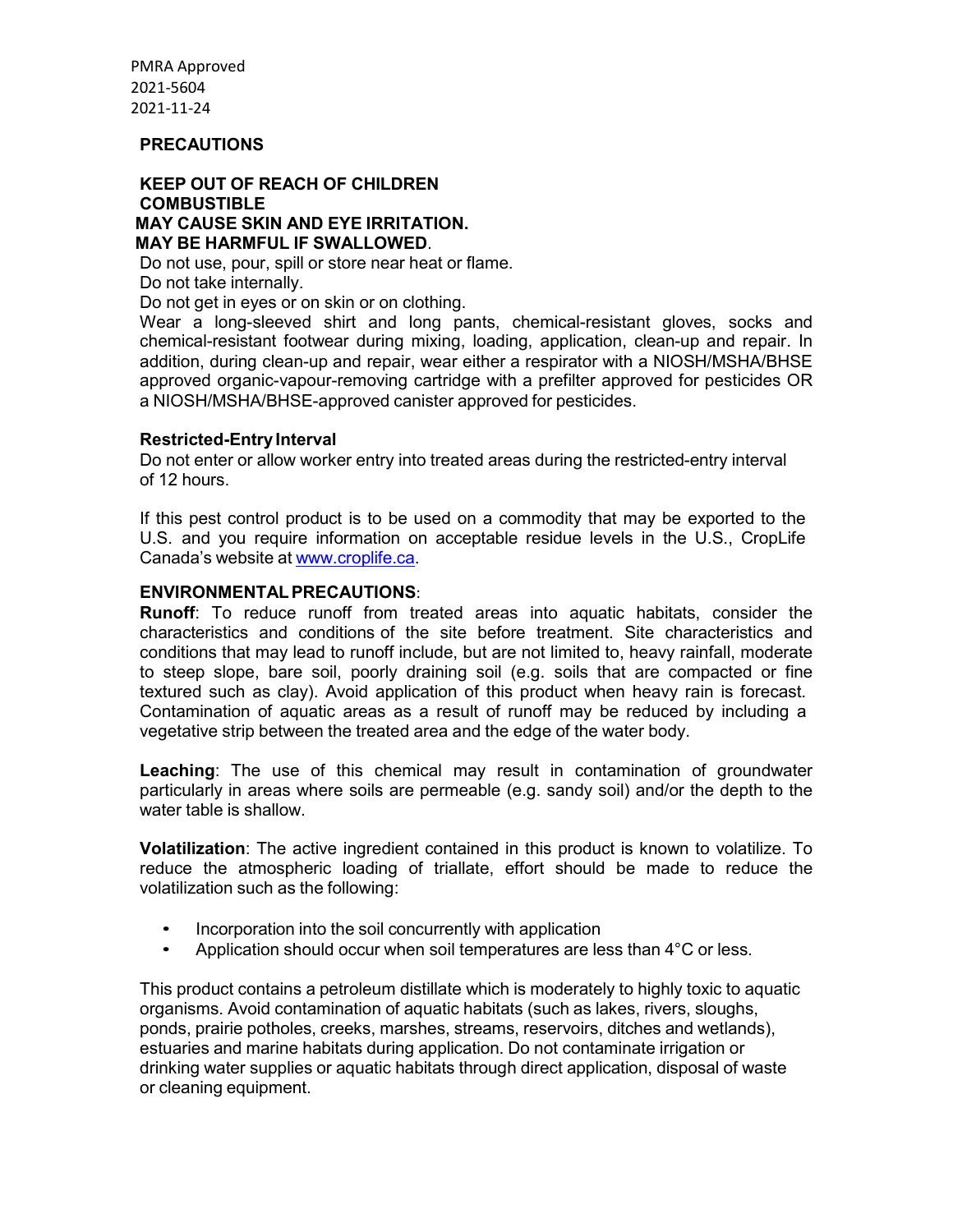## **FIRST AID**

**IF SWALLOWED**: Call a poison control centre or doctor immediately for treatment advice. Do not induce vomiting unless told to do so by a poison control centre or doctor. Do not give any liquid to the person. Do not give anything by mouth to an unconscious person.

**IF ON SKIN OR CLOTHING**: Take off contaminated clothing. Rinse skin immediately with plenty of water for 15–20 minutes. Call a poison control centre or doctor for treatment advice.

**IF INHALED:** Move person to fresh air. If person is not breathing, call 911 or an ambulance, then give artificial respiration, preferably by mouth-to-mouth, if possible. Call a poison control centre or doctor for further treatment advice.

**IF IN EYES**: Hold eye open and rinse slowly and gently with water for 15–20 minutes. Remove contact lenses, if present, after the first 5 minutes, then continue rinsing eye. Call a poison control centre or doctor for treatment advice.

If medical attention is required: Take container, label or product name and Pest Control Product Registration Number with you when seeking medical attention.

#### **TOXICOLOGICAL INFORMATION**

This product contains petroleum distillates. Treat symptomatically.

## **FOR MEDICAL EMERGENCIES INVOLVING THIS PRODUCT, CALL PROSAR AT 1-888-478-0798.**

In case of FIRE, use water spray, foam, dry chemical or CO2.

#### **RESTRICTED-ENTRY INTERVAL**

Do not enter or allow worker entry into treated areas during the restricted-entry interval of 12 hours.

#### **GENERAL INFORMATION**

#### **DO NOT APPLY BY AIR.**

This product is recommended for wild oat control in spring and durum wheat, barley, rapeseed (including canola), flax (not including low linolenic acid varieties), Yellow and Brown Mustard, Oriental Mustard (condiment and oilseed types), sugar beets and dry peas only. Other crops should not be treated with this product because injury may occur.

This product can be either fall or spring applied according to the recommendations on this label. Seeding may be done either before or after application and incorporation in the spring depending upon the crop that is to be sown. Pre-plant incorporated treatments generally provide superior wild oat control as compared to post-plant incorporated treatments.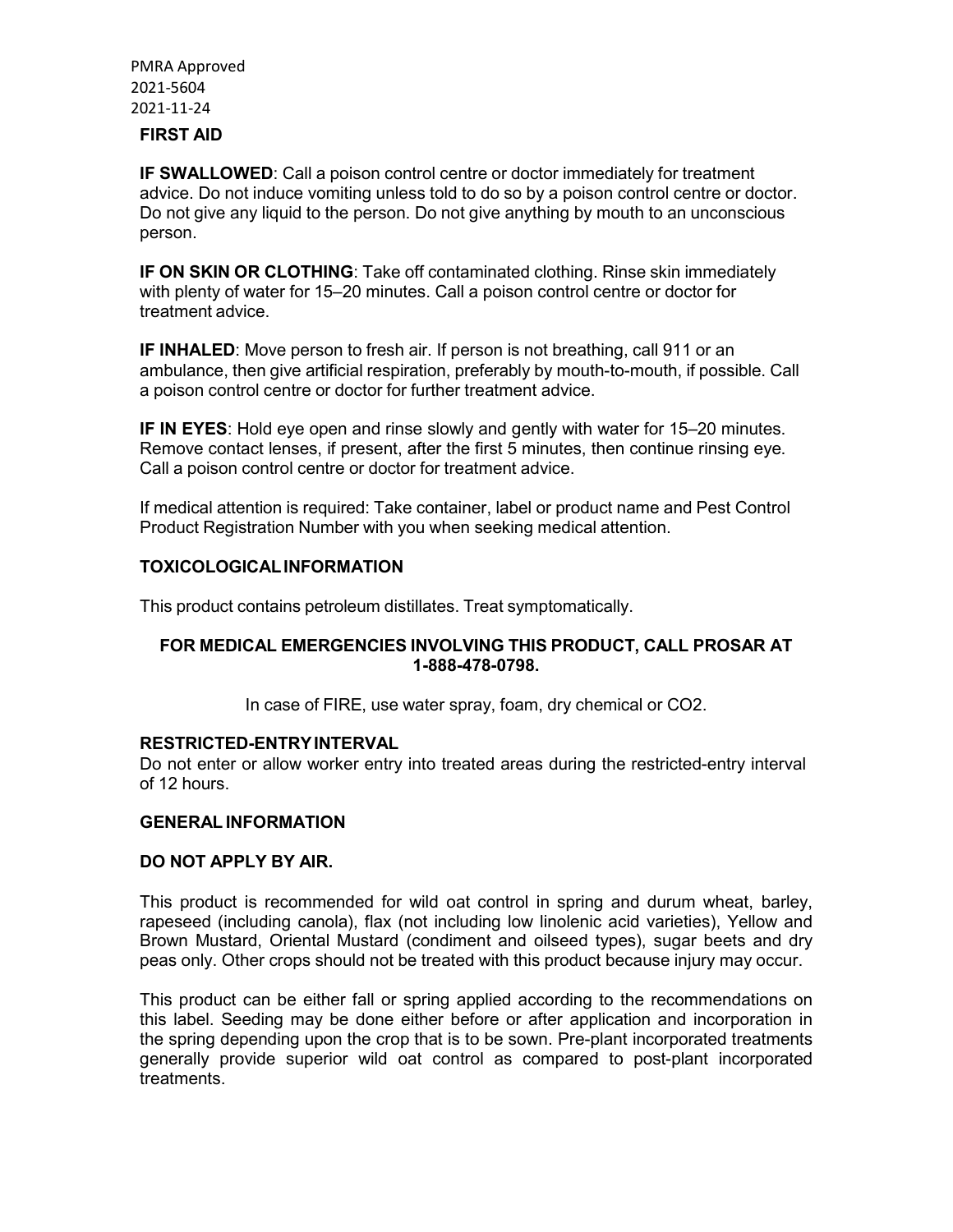This herbicide, or any labelled tank mixture of this herbicide, should be applied on the soil and incorporated before weeds germinate. If weeds have emerged prior to application, they must be controlled by tillage.

Application equipment must be properly calibrated. Application of an excessive rate of Avadex Liquid EC herbicide may injure the crop, whereas application of too low a rate may result in poor wild oat control. Before applying this product, be sure the soil is in good working condition. Clay soils may require additional tillage to obtain good tilth. Application to a field which is wet, lumpy, rough or ridged will result in reduced wild oat control and promote crop thinning. See the "Field Preparation" section for additional information.

The incorporation of this product in to the soil must be completed as soon as possible on the day of application. The incorporation should not be deeper than 5 cm, as deeper incorporation tends to dilute the product, thus decreasing wild oat control and increasing the risk of crop injury. See the "How to Incorporate" section for additional information.

When using Avadex Liquid EC herbicide, an untreated strip should be left for proof of results. Weed control may be evaluated by removing a surface 2.5 to 5 cm of soil at the time of germination to inspect the number of wild oats that were killed. This product is primarily absorbed by wild oat shoots from the treated layer of the soil. Wild oats are usually controlled before they emerge through the soil. Occasionally, and particularly under dry conditions and/or cool soil temperatures, some wild oats may emerge and reach the 3 to 4 leaf stage before dying.

Rainfall of at least 1.5 cm within 2 weeks after application in the spring is required to ensure maximum performance of the spring treatment.

Under conditions of prolonged cool soil temperatures at the time of germination, or extreme drought in spring, this product may not maintain the usual high standard of wild oat control.

Underseeding legumes: This product can be used in labelled crops which are to be underseeded to forage legumes such as alfalfa, clovers and trefoil provided that the legumes are not harvested for green chop, silage or hay in the year of seeding.

## **NOTE**

Thinning in wheat following treatment has been known to occur under conditions of heavy rainfall and/or cold weather after application and before crop emergence. Thinning is usually avoided by applications after seeding in the spring and minimized WHEN THE SEED IS PLACED 1.5 TO 2.5 CM BELOW THE AVADEX LIQUID EC HERBICIDE TREATED SOIL LAYER. Thinning is usually more than offset by tillering and increased yields.

Some wheat thinning may be noted on eroded knolls.

Domestic oats should not be seeded where Avadex Liquid EC herbicide was used the previous year. There is a possibility that this product may carry over sufficiently to injure this crop.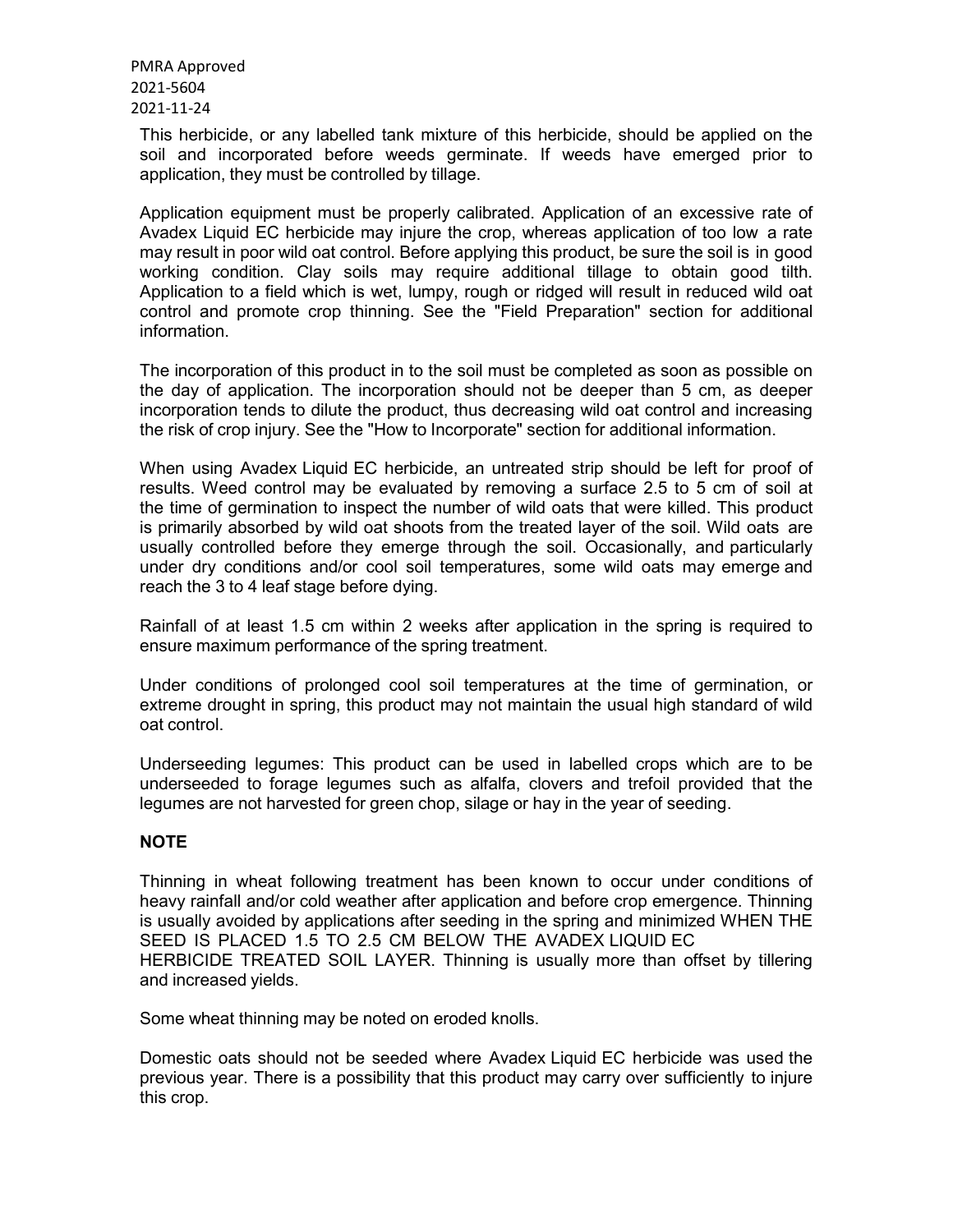CAUTION: Do not graze the treated crops or cut for hay; there are not sufficient data to support such use.

## **RESISTANCE-MANAGEMENT RECOMMENDATIONS**

For resistance management, Avadex Liquid EC Herbicide is a Group 15 herbicide. Any weed population may contain or develop plants naturally resistant to Avadex Liquid EC Herbicide and other Group 15 herbicides. The resistant biotypes may dominate the weed population if these herbicides are used repeatedly in the same field. Other resistance mechanisms that are not linked to site of action, but specific for individual chemicals, such as enhanced metabolism, may also exist. Appropriate resistance-management strategies should be followed.

To delay herbicide resistance:

- Where possible, rotate the use of Avadex Liquid EC Herbicide or other Group 15 herbicides with different herbicide groups that control the same weeds in a field.
- Use tank mixtures with herbicides from a different group when such use is permitted.
- Herbicide use should be based on an IPM program that includes scouting, historical information related to herbicide use and crop rotation, and considers tillage (or other mechanical), cultural, biological and other chemical control practices.
- Monitor treated weed populations for resistance development.
- Prevent movement of resistant weed seeds to other fields by cleaning harvesting and tillage equipment and planting clean seed.
- Contact your local extension specialist or certified crop advisors for any additional pesticide resistance-management and/or integrated weed-management recommendations for specific crops and weed biotypes.
- For further information or to report suspected resistance, contact Gowan Company at 1-800-960-4318 or at www.gowanco.com.

## **HOW TO MIX AND APPLY**

Herbicides may not always mix evenly throughout a sprayable fluid fertilizer or the components may separate too quickly to make their combined use of practical value. This may be due to certain characteristics of the different fluid fertilizers. Always predetermine the compatibility of this product with a sprayable fluid fertilizer carrier by mixing small proportional quantities in advance. If large flakes, sludge, gel or other precipitates occur, do not use the carrier with this product in the same spray tank.

Apply Avadex Liquid EC Herbicide, or the labelled tank mixture in a minimum of 90 litres of water or sprayable fluid fertilizer carrier (such as 28-0-0) per hectare as a broadcast treatment.

Spraying during winds above 16 kilometres per hour will result in a loss of this product or the labelled tank mixture and may result in less than optimum wild oat control.

Mix this product or the labelled tank mixture with the appropriate carrier as follows:

- 1. Fill the tank approximately three-quarters full with carrier.
- 2. Carefully add the proper amount of this product or the labelled tank mixture while mixing.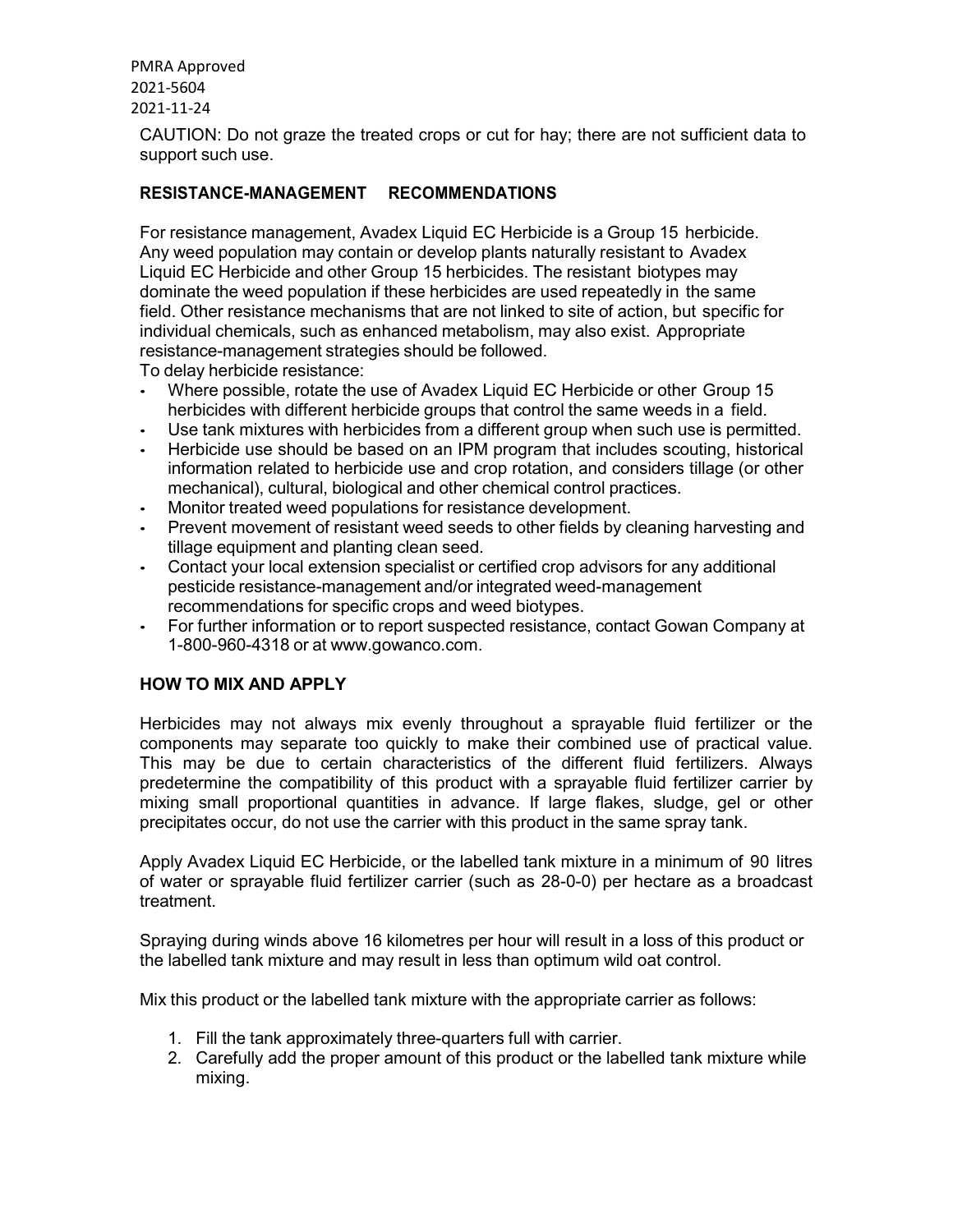> 3. Complete filling the sprayer tank with carrier. Remove the hose from the tank immediately to avoid siphoning back into the carrier source. Maintain good agitation at all times until the contents of the tank are sprayed.

**NOTE:** If spray mixture is allowed to settle at anytime, thorough agitation is required to resuspend the mixture before spraying is resumed.

4. The sprayer by-pass valve should be in operation before and during application.

Before spraying, check all hose connections to see that they are properly secured. Adjust the height of the spray boom in the field to ensure an even distribution of the product on the soil. Avoid overlapping of the spray. Overlapping will double the recommended rate and crop injury may result. Pressure should not be above 200 kPa and just high enough to provide a uniform spray pattern. Boomless sprayers should not be used as the distribution of Avadex Liquid EC herbicide will be uneven. Flush the sprayer with clean water after use.

Promptly change clothing which becomes wetted by accidental spillage or drift from spray. Wash clothing before reuse.

## **FIELD PREPARATION**

Before applying this product be sure the soil is in good working condition. All deep tillage by cultivation or double disc implements must be completed prior to application of this product. Application of this product to soil which has 30% or greater trash cover will result in less than optimum wild oat control. If excessive trash is present, additional tillage will be necessary to reduce the trash cover to an acceptable level before application.

If the soil is excessively wet or lumpy, making proper incorporation difficult, cultivation with suitable tillage equipment may be required before application and incorporation to improve the soil condition. If ridging is a problem, suitable tillage is recommended prior to application to eliminate the ridging and ensure uniform distribution of the herbicide.

#### **HOW TO INCORPORATE**

This product or labelled tank mixtures must be incorporated into the soil, using suitable tillage equipment, in order to provide wild oat control. Two incorporation operations at right angles to one another are necessary for thorough mixing of this product in the soil. The first incorporation should be completed as soon as possible on the day of spraying, whereas the second incorporation may or may not be done immediately thereafter, depending upon the timing of the application. See the "Fall Incorporation" and "Spring Incorporation" sections of this label for additional information.

Do not incorporate this product more than 5 cm. This can be accomplished by setting the tillage equipment to work the soil no deeper than 7.5 cm to 10 cm. Shallow incorporation is necessary to prevent dilution of the product, thus decreasing wild oat control and increasing the risk of crop injury.

Harrowing does not provide effective incorporation if compact soil prevents penetration of harrow teeth or if trash accumulates in the harrow sections or if harrows bounce.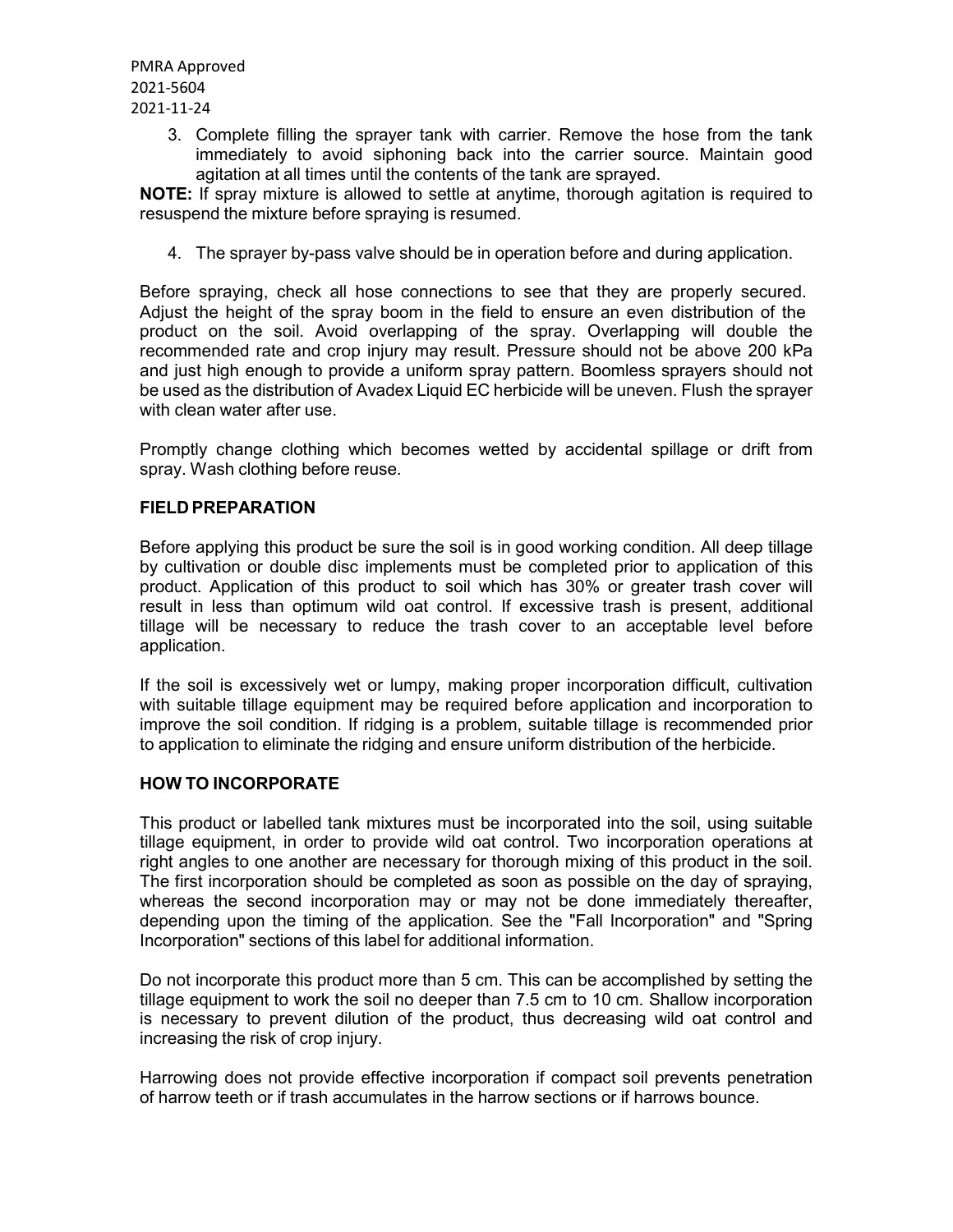#### **FALL INCORPORATION**

This product must be incorporated as described in the "How to Incorporate" section of this label.

For fall applications, only one incorporation is required in the fall. The second incorporation may be done either in the fall (prior to soil freeze-up) or in the spring. See the "Spring Incorporation" section for additional information.

#### **SPRING INCORPORATION**

#### **Before Seeding**

This product must be incorporated as described in the "How to Incorporate" section of this label.

This product may be incorporated prior to the seeding of any labelled crop. See the "Directions for Use" section for exceptions.

The second incorporation may then be conducted any time until crop emergence. If the second incorporation is conducted after seeding, a harrow or other suitable tillage equipment adjusted to a depth so as not to disturb the seed should be used.

If ridging is a problem after seeding, one harrowing is recommended to eliminate the ridging and ensure uniform distribution of the herbicide.

#### **After Seeding**

This product must be incorporated as described in the "How to Incorporate" section of this label.

This product may be incorporated after the seeding of any labelled crop. See the "Directions for Use" section for exceptions.

Seed to a depth of 5 to 7.5 cm, then immediately shallowly incorporate to a depth of 4 to 5 cm using suitable equipment, such as harrows.

The second incorporation must be conducted at a right angle to the first incorporation, any time prior to crop emergence.

Adjust incorporation equipment to a depth so as not to disturb the seed.

## **DIRECTIONS FOR USE**

The recommended higher rates of this product should be used in soils with greater than 4% organic matter content.

DO NOT apply more than one application per year.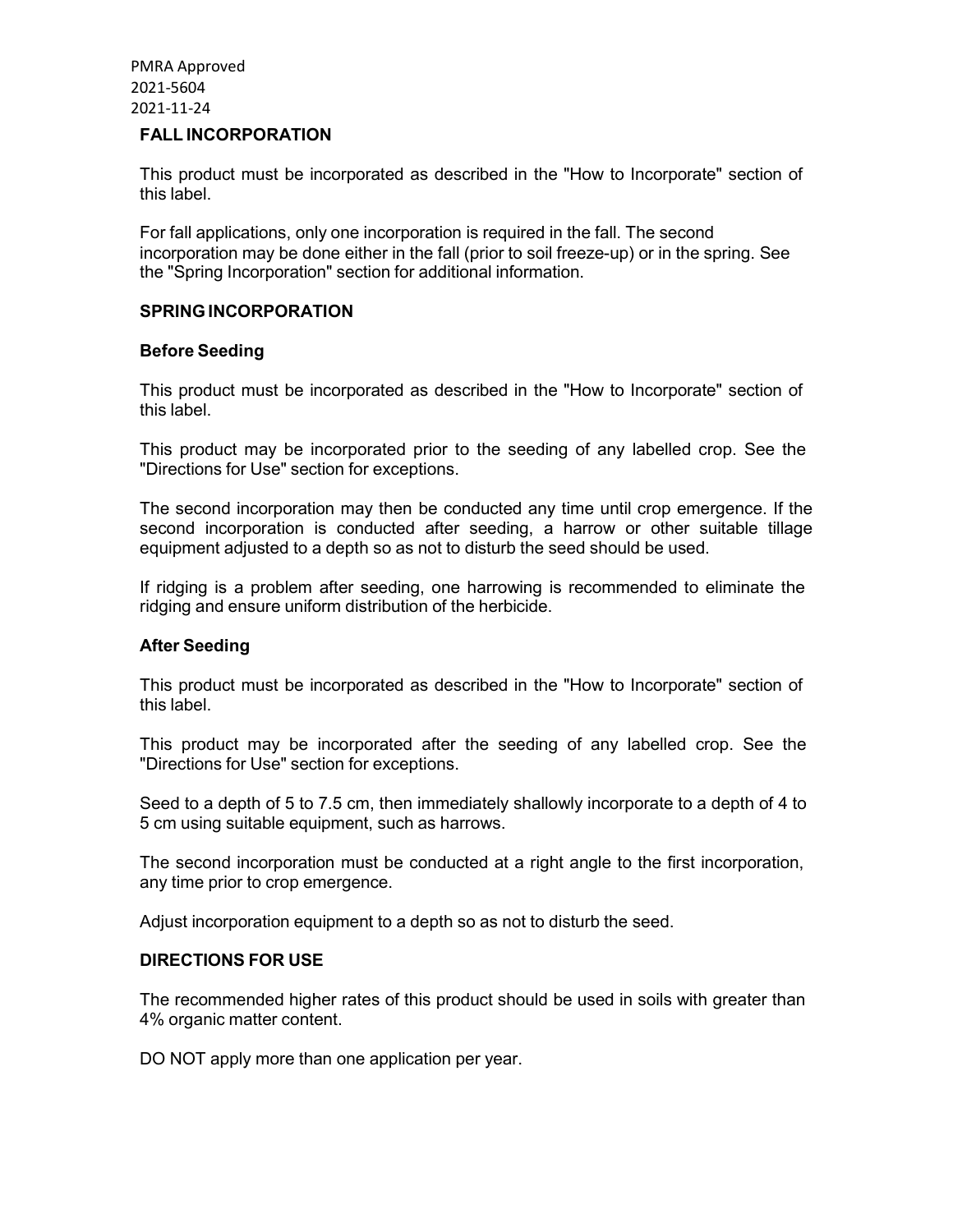> DO NOT apply this product directly to aquatic habitats (such as lakes, rivers, sloughs, ponds, praIrie potholes, creeks, marshes, streams, reservoirs, ditches and wetlands), estuaries and marine habitats.

> DO NOT contaminate irrigation or drinking water supplies or aquatic habitats by cleaning of equipment or disposal of wastes.

> DO NOT handle more than 189 kg a.i./day (394 L for Avadex Liquid EC Herbicide). Mixtures must be prepared by using a closed mix/load system. Applicators using ground equipment must use a closed cab.

> DO NOT apply during periods of dead calm. Avoid application of this product when winds are gusty.

> DO NOT apply with spray droplets smaller than the American Society of Agricultural and Biological Engineers medium classification.

## **BUFFER ZONES**

The buffer zones specified below are required between the point of direct application and the closest downwind edge of sensitive terrestrial habitats (such as grasslands, forested areas, shelter belts, woodlots, hedgerows, pastures, rangeland and shrub lands) sensitive freshwater habitats (such as lakes, rivers, sloughs, ponds, prairie potholes, creeks, marshes, streams, reservoirs and wetlands) and estuarine or marine habitats.

| <b>Method of Application</b> | Buffer Zone (metres) Required for the Protection of: |                            |  |  |
|------------------------------|------------------------------------------------------|----------------------------|--|--|
|                              | <b>Aquatic Habitat at Water Depths:</b>              | <b>Terrestrial Habitat</b> |  |  |
|                              | $\leq$ 1 metre                                       |                            |  |  |
| Ground sprayer*              |                                                      |                            |  |  |
| Ground sprayer with          |                                                      |                            |  |  |
| shrouds                      |                                                      |                            |  |  |
| Ground sprayer with cones    |                                                      |                            |  |  |

\*For field sprayer application, buffer zones can be reduced with the use of drift reducing spray shields. When using a spray boom fitted with a full shield (shroud, curtain) that extends to the crop canopy, the labeled buffer zone can be reduced by 70%. When using a spray boom where the individual nozzles are fitted with cone-shaped shields that are no more than 30 cm above the crop canopy, the labeled buffer zone can be reduced by 30%.

#### **Fall Treatment**

Fall applications of this product must be made after October 1 and until soil freeze-up. Applications made before October 1 may result in reduced effectiveness of the herbicide. See the "Field Preparation" and "How to Incorporate" sections of this label for additional information.

| AVADEX LIQUID EC HERBICIDE RATES (L/ha) -- FALL TREATMENT |         |          |         |                           |
|-----------------------------------------------------------|---------|----------|---------|---------------------------|
| <b>Organic Matter</b>                                     |         |          |         |                           |
| Crop                                                      | $< 2\%$ | $2 - 4%$ | $> 4\%$ | <b>Seeding Depth</b>      |
| Spring and Durum Wheat                                    | 2.5     | 2.9      | 3.5     | $5 - 7.5$ cm <sup>*</sup> |
| <b>Barley</b>                                             | $2.5\,$ | 2.9      | 3.5     | $5 - 7.5$ cm <sup>*</sup> |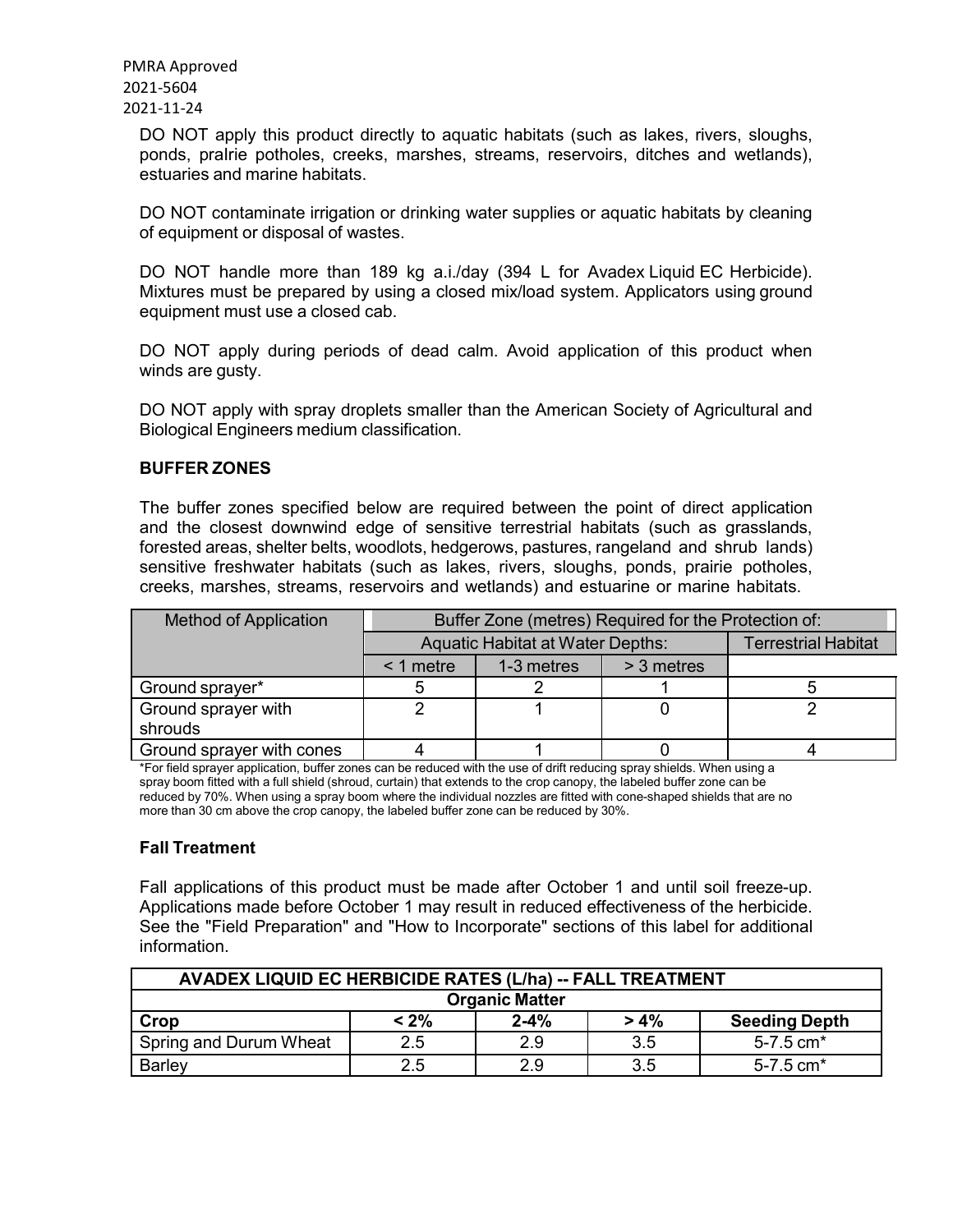| Rapeseed, Flax** Yellow | 2.9 | 3.5 | 4.6 | As desired |
|-------------------------|-----|-----|-----|------------|
| and Brown Mustard,      |     |     |     |            |
| l Oriental Mustard      |     |     |     |            |
| Condiment and oilseed   |     |     |     |            |
| types), Sugar Beets     |     |     |     |            |

\* This seeding depth will ensure placement below the treated layer. DO NOT SEED DEEPER THAN 7.5 CM>

\*\* not including low linolenic acid varieties

## **Spring Treatment**

This product can be applied either before or after seeding labelled crops, except as noted in the following table. For applications before seeding, seed to the proper depth immediately or up to 3 weeks after application. Superior wild oat control is generally achieved from applications made before seeding.

For applications made after seeding, application and both incorporations must be completed prior to emergence of the crop. For after seeding applications, optimum wild oat control is achieved when the application and initial incorporation are made as soon as possible after seeding.

| See the "Field Preparation" and "How to Incorporate" sections of this label for additional |  |  |  |  |
|--------------------------------------------------------------------------------------------|--|--|--|--|
| information.                                                                               |  |  |  |  |

| <b>AVADEX LIQUID EC HERBICIDE RATES (L/ha) - SPRING TREATMENT</b>                                                                    |                                     |                       |                           |                           |
|--------------------------------------------------------------------------------------------------------------------------------------|-------------------------------------|-----------------------|---------------------------|---------------------------|
|                                                                                                                                      |                                     | <b>Organic Matter</b> |                           |                           |
| Crop                                                                                                                                 | <b>Application</b><br><b>Timing</b> | 4% of less            | <b>Greater than</b><br>4% | <b>Seeding Depth</b>      |
| Spring and Durum<br>Wheat                                                                                                            | Before seeding**<br>After seeding   | 2.5<br>2.9            | 2.9<br>3.5                | 5-7.5 cm*<br>5-7.5 cm*    |
| <b>Barley</b>                                                                                                                        | Before and After<br>seeding         | 2.9                   | 3.5                       | $5 - 7.5$ cm <sup>*</sup> |
| Rapeseed, Flax***<br><b>Yellow and Brown</b><br>Mustard, Oriental<br>Mustard (condiment<br>and oilseed types),<br><b>Sugar Beets</b> | Before seeding                      | 3.5                   | 4.6                       | As desired                |
| Peas (dry)                                                                                                                           | Before seeding                      | 3.5                   | 3.5                       | As desired                |

\*This seeding depth will ensure placement below the treated layer. DO NOT SEED DEEPER THAN 7.5 CM.

\*\*DO NOT APPLY this product before seeding wheat in soils with 4% or less organic matter (brown, dark brown or grey-wooded soil zones) where discers are to be used for the seeding operation. If an air seeder is to be used, it must be equipped with a depth control device to ensure accurate seed placement, otherwise crop injury may occur.

\*\*\* not including low linolenic acid varieties

## **AVADEX LIQUID EC HERBICIDE PLUS TREFLAN**® **OR RIVAL®**

#### **(Tank Mixture)**

Avadex Liquid EC Herbicide can be tank mixed with Treflan or Rival herbicide for the control of both wild oats and wild millet (green and yellow foxtail).

This tank mixture can be applied after seeding wheat and barley only.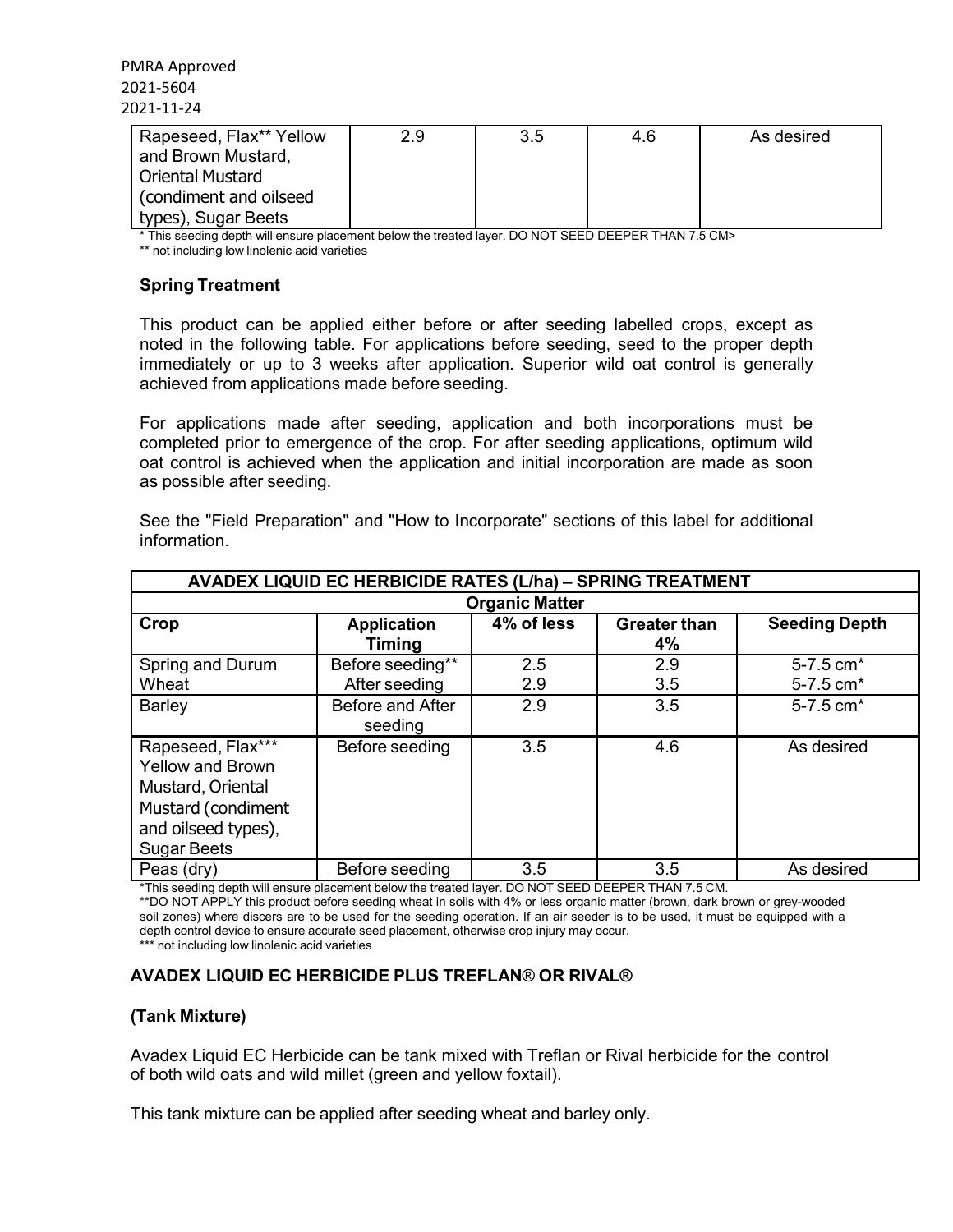Refer to the "Field Preparation", "How to Mix and Apply" and "How to Incorporate" sections of this label for specific information.

## **Rates to Apply**

Apply Avadex Liquid EC Herbicide at the rate recommended in the "Directions for Use" section, tank mixed with Treflan herbicide at the rate recommended in the following table:

| <b>TREFLAN RATES (L/ha)</b>        |            |                 |  |  |
|------------------------------------|------------|-----------------|--|--|
| <b>SOIL ORGANIC MATTER CONTENT</b> |            |                 |  |  |
| Soil Texture Group*                | 4% or less | Greater than 4% |  |  |
| Coarse and Medium                  |            | 1.5             |  |  |
| Fine                               | 1.5        | 1.5             |  |  |

| <b>RIVAL RATES (L/ha)</b>          |            |                 |  |  |
|------------------------------------|------------|-----------------|--|--|
| <b>SOIL ORGANIC MATTER CONTENT</b> |            |                 |  |  |
| <b>Soil Texture Group*</b>         | 4% or less | Greater than 4% |  |  |
| Coarse and Medium                  | 1 21       | 1.65            |  |  |
| Fine                               | 1.65       | 1.65            |  |  |

\*Refer to the following table to determine the corresponding soil texture group for the soil to be treated:

| <b>Soil Texture Group</b> | <b>Soil Texture</b>                    |
|---------------------------|----------------------------------------|
| Coarse                    | Sandy, loamy sand, sandy loam          |
| Medium                    | Loam, silt loam, silt, sandy clay loam |
| Fine                      | Silty clay loam, clay loam, sandy clay |

#### **ATTENTION**

- Refer to the label for Treflan or Rival liquid herbicide for additional precautions.
- Seeding depth should be 5-7.5 cm. DO NOT seed deeper than 7.5 cm.

® Treflan is a trademark of Dow AgroSciences Canada Ltd. ® Rival is a registered trademark of Aventis CropSciences.

## **IN CASE OF A MEDICAL EMERGENCY involving this product, Call Prosar 1-888-478-0798**

## **STORAGE**

STORE ABOVE 0.C TO KEEP FROM FREEZING.

Freezing will result in crystals which settle to the bottom of the can. If allowed to freeze, place in a warm room  $(22<sub>o</sub>C)$  and roll and shake the can frequently for several days to redissolve.

Keep Extra Strength Avadex BW herbicide container closed to prevent spills, evaporation and contamination.